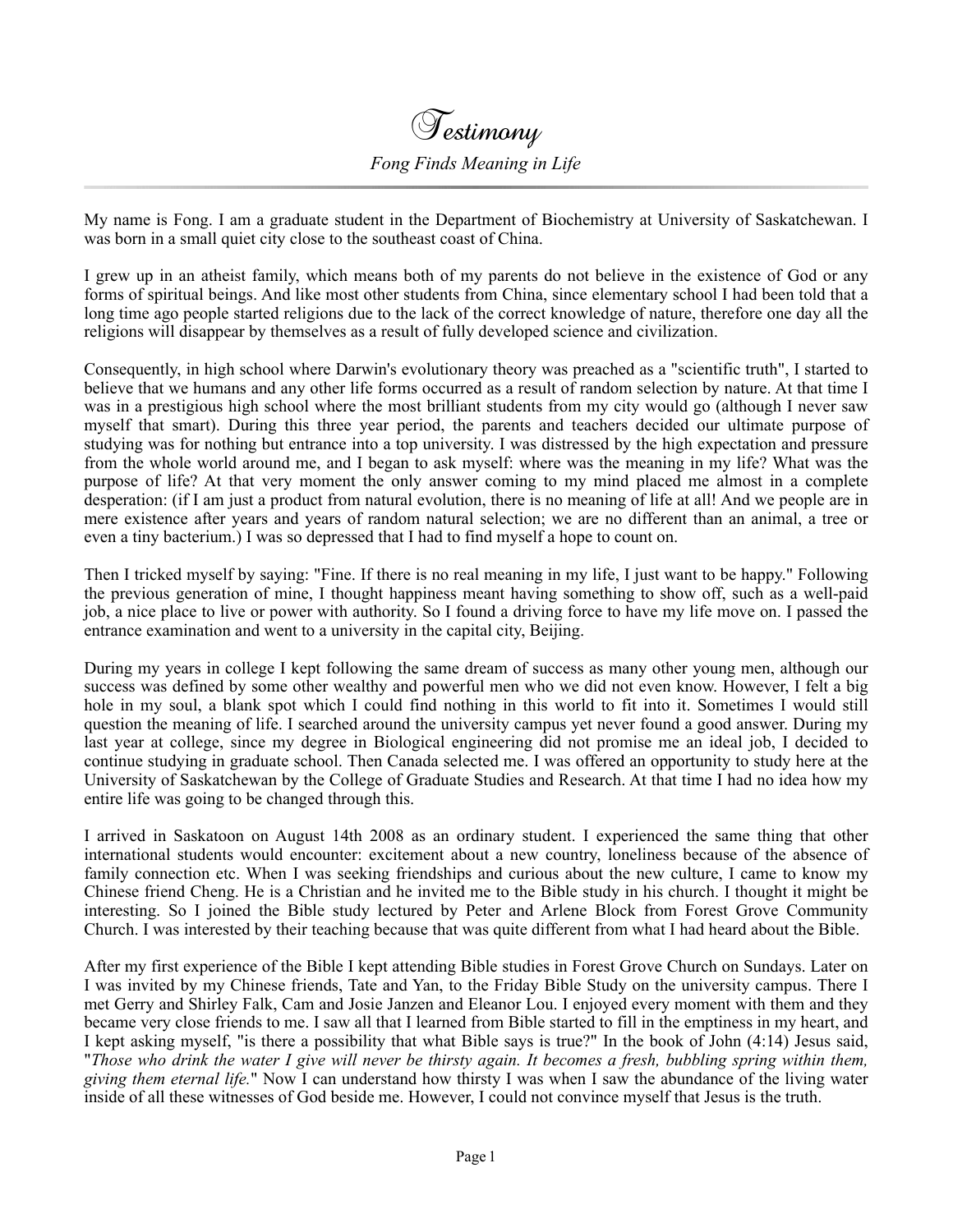At the beginning of last summer Gerry and Cam started to visit me, in the university, separately. I was full of skeptical questions then, yet they explained to me the truth of the Gospel and were always patient.

Meanwhile during the summer break of Bible study in Forest Grove Church, I decided to visit the church where Tate, Gerry and Shirley went, so I started coming to Faith River Church. Every Sunday Arnold Stobbe greeted me with his strong hands, which was impressive. I felt very comfortable in this church and I decided to stay. Step by step, I was brought closer to God, until one day it became close enough for me to see my desire of having a relationship with Him and His church.

One night near the end of summer, while sitting in the bedroom I noticed a book lying at the corner of my desk and the book title was **The Song of a Wanderer**. I remembered Gerry had given it to me quite a few months ago yet I never looked into it. Somehow I felt curious about this book and I started reading the first page. At the very beginning it said, "As to those educated men who have grown up from an atheism background, they usually share a common concept, which is atheism stemmed from the ignorance during the early stage of human history, while atheism is the ultimate destiny of progressing civilization.'" I kept reading and searching for a *nevertheless*. I saw a *nevertheless* immediately and then I could not stop reading it.

It seemed the author had been waiting there a long time for me. Eventually he stopped me in my way and gave me something I was seeking for. He originally came from China as a scholar in Biology and is now serving as a pastor in the United States; he used to be a die-hard atheist and full of skeptical questions toward the Bible. In his book he shared the evidence he had found through his entire journey of searching the truth about Christ. I finished the whole book at 3:00 in the morning, and finally was convinced by truth.

Mark 9 recorded a father of a boy possessed by an evil spirit. He cried out to Jesus, saying, "*I do believe, but help me overcome my unbelief.*" (Mark 9:21-24) Although I was convinced that the Bible was true, a little voice was always whispering in my mind: "Is God real?" Time and time again I tried to turn off that little voice but I did not succeed. I need Jesus to help me with my unbelief, too.

I learned from the Bible that by repentance and turning to God through Jesus we would receive the gift of the Holy Spirit. And I was eager to know if the Holy Spirit was really working in me. I asked Gerry and Cam what was the feeling if the Holy Spirit would live in me. I was told the feeling could be different between different people. Although I believed they were right, I was still not satisfied by the answer.

In October I received a birthday card from Arnold Stobbe through e-mail. He asked if I would be interested to talk with him and to know each other better. I did not respond immediately, yet one day in November I suddenly remembered that invitation and decided to meet him. And that time I had a feeling that some special experience was waiting for me. We had a good time talking with each other. During the conversation I mentioned the name of a church which my friend told me about, and said I felt that church was really odd. Apparently he had also heard about that church before and he was quite surprised. "You are right," he said, "And you have the sensibility from the Holy Spirit. Good for you!"

I was astounded by what he told me, because I had never realized that God had already sent His Holy Spirit to work in me. I was so excited and eager to share this fresh experience. Since I was going to have a regular meeting with Cam in the coming week, I decided to tell him all that had just happened to me. On Thursday November 12th I shared my story and I asked him, "If I have the Holy Spirit with me, can I be considered a child of God?"

"Yes, you can, BUT..." He said. Then he started searching in the Bible. He turned to Romans 10:9-10 and read the verses to me: "*If you confess with your mouth that Jesus is Lord and believe in your heart that God raised him from the dead, you will be saved. For it is by believing in your heart that you are made right with God, and it is by confessing with your mouth that you are saved.*" Then he asked me if I would be willing to confess to God with my mouth. I said yes immediately, and I spoke to God by confessing with my mouth and by asking Jesus to be my Lord.

When I finished my prayer I found Cam had tears in his eyes. To me I thought such a moment could only happen in a family. What an amazing family embraced me!